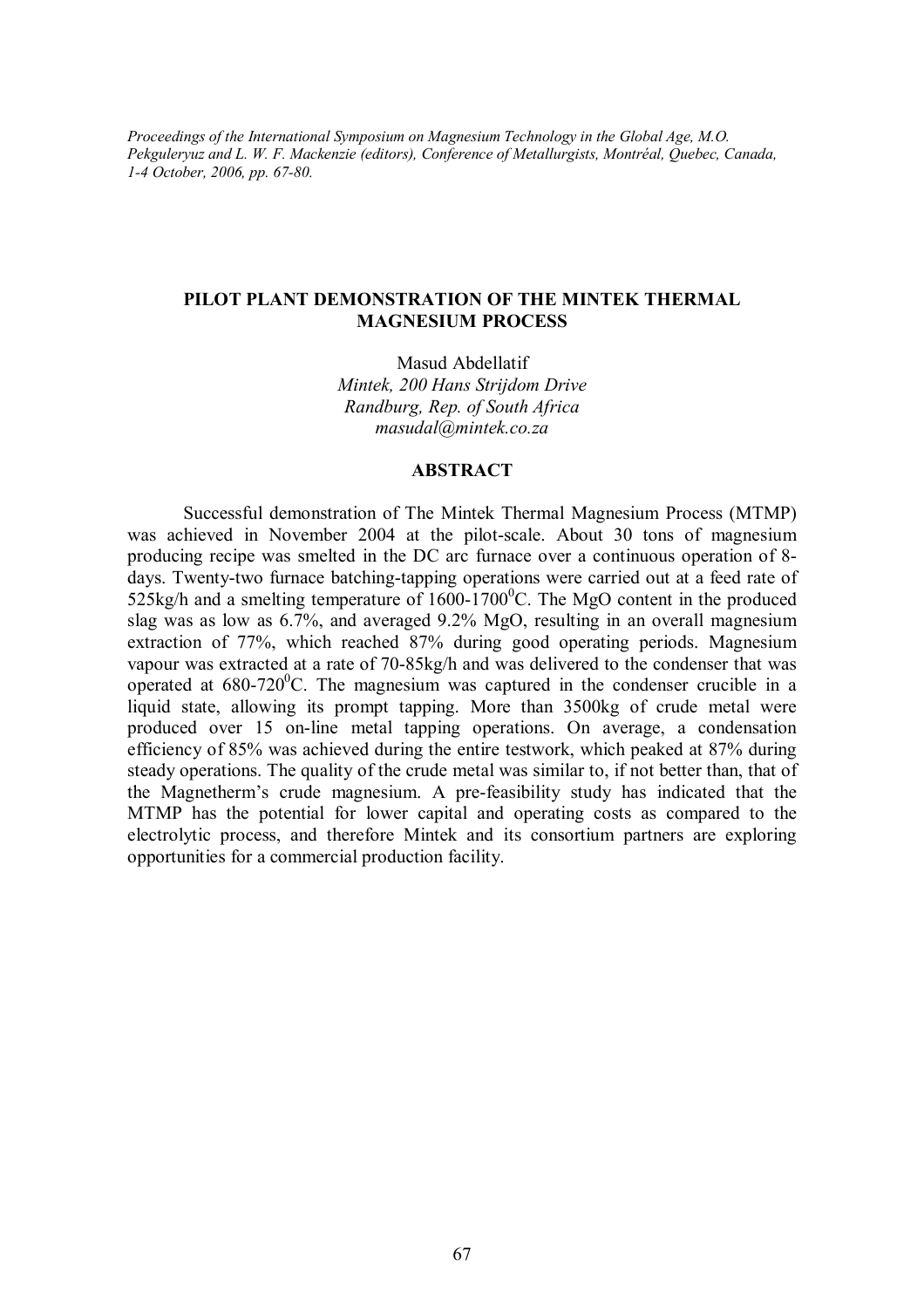### **INTRODUCTION**

Since early 1990's, a large number of Pidgeon plants [1] have been built in China, where the annual magnesium production has reached more than 400kt, or about 70% of total 2004 world production [2,3]. The Pidgeon process, invented first in Canada in the 1940's, is a labour intensive batch process, and is usually operated at 0.001atm and lower. It relies on solid state reduction of calcined dolomite (dolime) in the presence of ferrosilicon at temperatures of about  $1150^{\circ}$ C. A semi-continuous scaled-up version of the Pidgeon process was developed in France in the 1960's. It is commonly known as the Magnetherm process [4,5] and relies on AC submerged arc smelting of calcined dolomite in the presence of ferrosilicon and aluminium. It is carried out at low pressures (0.05- 0.10atm) and at  $1550-1600^{\circ}$ C.

During the 1980's, Mintek began small-scale testwork in order to develop a more continuous thermal process for magnesium production [6,7]. The process is referred to as Mintek Thermal Magnesium Process, or MTMP, and is based on atmospheric magnesium extraction from dolime and/or magnesia in a DC open arc furnace. The reaction is carried out at temperatures of  $1700-1750$  °C, using ferrosilicon, and if required aluminium, as the reducing agent [8-13]. The volatilised magnesium is captured in a condenser assembly as liquid, also at atmospheric pressure, allowing its prompt tapping and thus maintaining a continuous operation.

Since the year 2000, extensive development testwork has been carried out on a 100kg/h magnesium MTMP pilot plant. During the first nine runs (campaigns), a prototype Magnetherm condenser was used, which allowed the attainment of good condensation efficiency (up to 80% in Run 9). However, prompt tapping of the condensed metal was difficult, and thus most of the runs were terminated prematurely. After Run 9, it was concluded therefore that a radically new condenser design was required. The novel condenser was built and commissioned in June-October 2004. This was followed by an 8-day continuous campaign (Run 10) in November 2004.

This paper gives a brief description of the MTMP pilot plant, the operating strategy, and certain metallurgical and operational data obtained during Run 10. A brief economic analysis of an MTMP magnesium plant is also presented and compared with the electrolytic process.

### **PILOT PLANT DESCRIPTION**

A schematic of the 100kg/h magnesium pilot plant is shown in Figure 1. The equipment consists of a 1.5 MW (10kA) power supply, a DC arc furnace, a raw material feed system, a magnesium condenser, a combustion chamber, a gas-cleaning system, and certain other ancillary equipment. The airtight feed system consists of three surge bins (upper bins) and three weigh bins (lower bins), varying in size from 60 *l* to 550 *l*. Each pair of upper/lower bins is dedicated to deliver a specific raw material to the furnace. The feed system is designed to feed 250 to 500 kg/h hot dolime (at up to 900°C), 40 to 80 kg/h ferrosilicon, and 15 to 60 kg/h aluminium to produce 50 to 100 kg/h magnesium vapour. The upper bins are provided with argon and vacuum lines for purging, after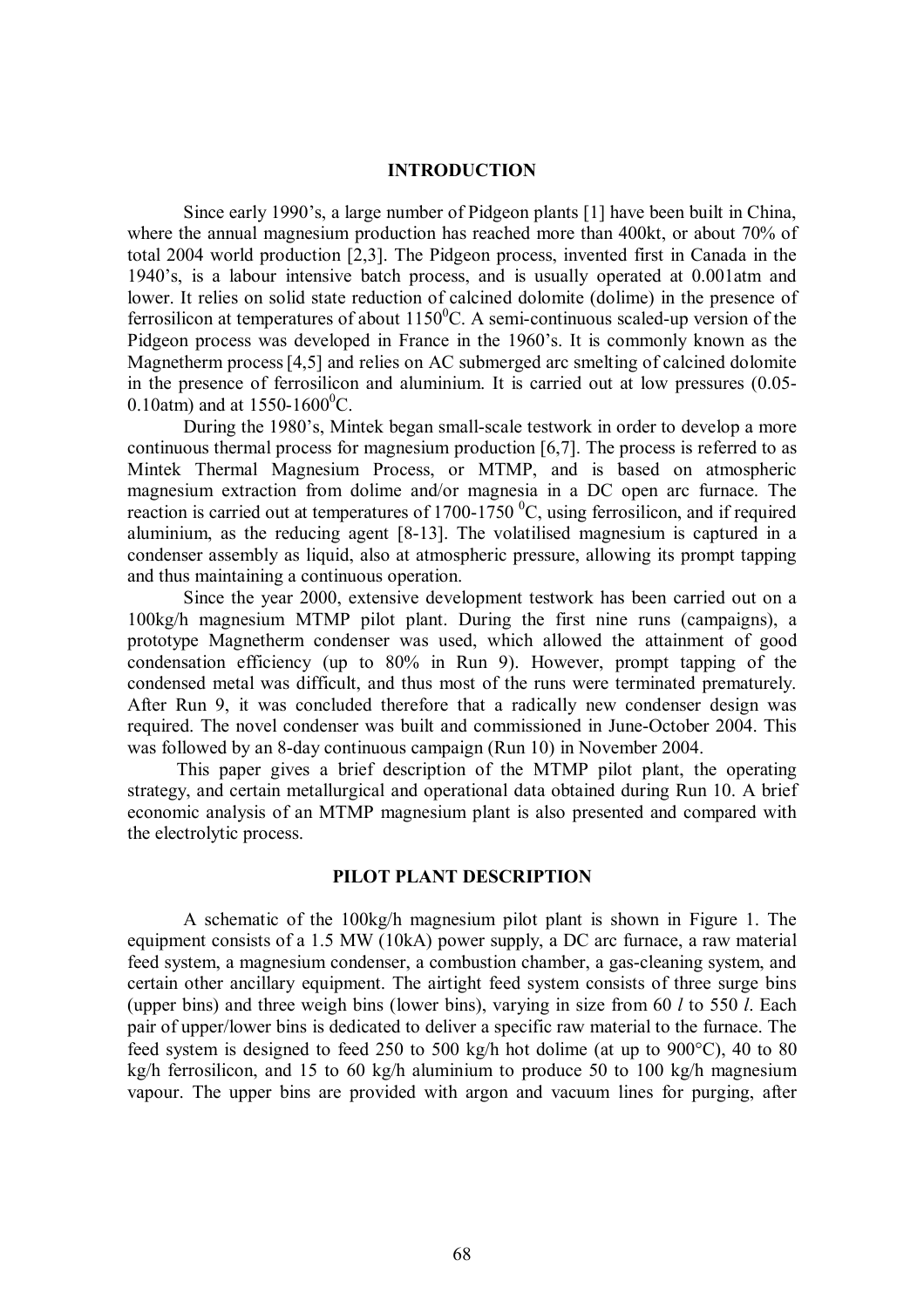charging batches of raw materials to them. Airtight valves are positioned between each pair of bins. Vibratory feeders are used to charge the ferrosilicon and aluminium, while a rotary feeder is employed to feed the dolime into the furnace.

The furnace consists of a refractory-lined cylindrical shell and a conical roof. The furnace has an internal diameter, at the slag level, of about 1200 mm, and a shell diameter of 1900 mm. The hearth area is lined with carbon blocks, while magnesia-based refractories are used for the hot face, above the slag level (due to the erosion of the side wall refractory, neutral slag recipe was employed to warm-up the furnace and to form a freeze lining, as will be discussed later) . The anode connection consists of two graphite rods, cemented into the carbon hearth-blocks. The graphite rods are further linked to the anode cables via water-cooled copper pins. The furnace shell is equipped with water spray cooling. Water-cooled panels are used at the conical roof, which is lined with alumina castable. The roof contains a central entry port for the graphite electrode, an offgas duct, and a feed port. The electrode seal consists of a flexible stainless-steel bellow. The off-gas port contains vermiculite based bricks, behind the alumina hot-face castable.



Figure 1 - Lay out of the MTMP pilot plant

A radically new condenser was designed based on certain principles in order to allow continuous (semi-continuous) operation of the facility for extended period of time.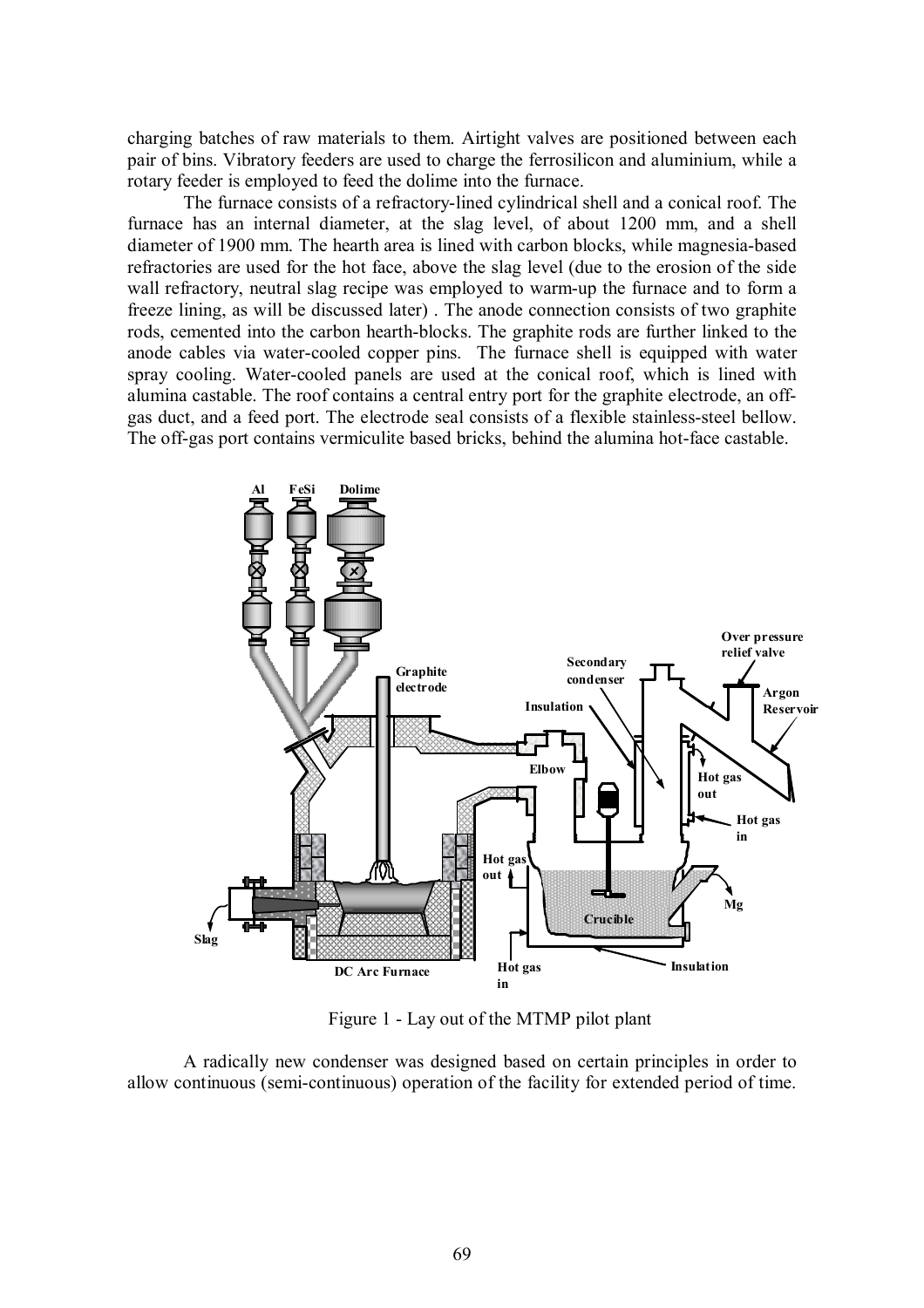It allows the removal of the condensed magnesium along with any oxides that might be present. Flow restrictions and blockages in the condenser system are also dealt with online without interrupting magnesium production.

The new condenser set-up includes an elbow section, a crucible, a secondary condenser, a stirrer, and plungers for the clearing of blockages. The top section of the condenser (elbow) incorporates a thermally insulating refractory material, between concentric 3Cr12 stainless steel sleeves (ferritic steel developed by Southern Africa Stainless Steel Development Association, SASSDA), with an inner diameter of 400mm. The elbow forms the connection between the furnace and the condenser crucible. The condenser crucible consists of a cylindrical steel shell, a dished bottom, and a flat top plate. The crucible is 1.2 m in diameter, 1.3 m high, and is made of 28 mm thick 3CR12 steel plate. The top section is widened to fit the inlet and outlet into a relatively small diameter crucible. The crucible contains an underflow/overflow arrangement, consisting of an inclined spout and an overflow box, in order to remove magnesium under sealed conditions.

During operation the magnesium level is kept between the bottom and the middle of the overflow box, for effective operation of the condenser. The impeller of the stirrer is engineered to create a vortex in order to pull in oxides and magnesium vapour. The condenser crucible contains three baffles to break up the centrifugal motion that is induced by the stirrer, and to enhance mixing.

A secondary condenser is connected behind the crucible and consists of a cylindrical 3CR12 steel pipe, 400mm in diameter, and 1.7 m long. The surface area of the secondary condenser is designed such that it is sufficient to condense all the magnesium vapour produced in the furnace.

The condenser system also includes two propane burners for preheating of the condenser crucible and the secondary condenser, and for maintaining the condenser temperature at 650°C to 750°C during magnesium production.

Three hydraulic plungers are included for the on-line cleaning of blockages in the crossover duct between the furnace and the condenser, in the elbow, and in the secondary condenser.

The off-gas system consists of an argon reservoir (mild steel, 350mm diameter), equipped with a flap valve arrangement devised to prevent a large amount of air from entering the condenser via the combustion chamber, and a pressure release disc. The combustion chamber is refractory lined and equipped with a pilot burner to oxidize any uncondensed magnesium, carbon monoxide and hydrogen. The reverse-pulse bag-filter is intended to separate the oxidized magnesium from the off-gas, and to vent only clean air and argon to the atmosphere. Auxiliary equipment included a condenser cleaning station, drill machine-mud gun assembly for slag tapping, etc.

### **RAW MATERIALS**

The magnesium generating charges consisted of calcined dolomite (dolime), ferrosilicon, and aluminium. Dolomite from the Vredendal deposit (Western Cape), calcined at Vereeniging Refractories, (Verref, a South African refractory producer) was the source of magnesium. The dolime (Verref grade RS57, Table 1) with a size range of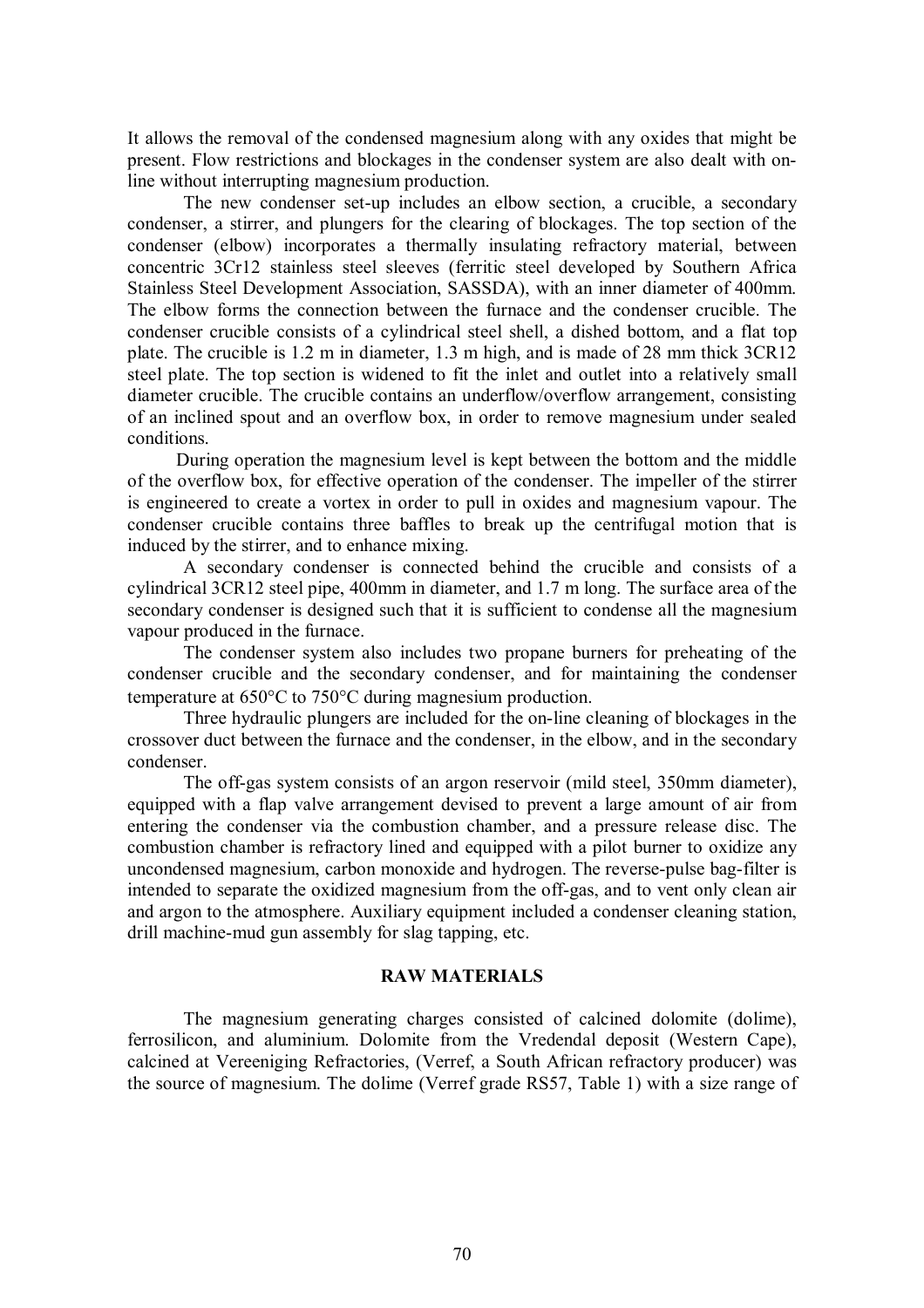6 to 20mm was supplied in 500kg bulk bags, wrapped with vacuum-sealed plastic liners to prevent absorption of moisture and carbon dioxide during transport and storage. Lumpy ferrosilicon (6-12mm) from Rand Carbide and aluminium pellets (5-15mm) from Zimalco (a member of the Zimco Aluminium Group), were used as reducing agents. The average chemical analyses of ferrosilicon and aluminium appear in Table 2. Carbon, LOI (loss on ignition), moisture, and BET (specific surface area) analyses of dolime are given in Table 3. Magnesium ingots, acquired from Metallurg SA (a South African Metal trader) were used as a metal heel in the condenser crucible Table 2).

Table 1 - Analyses of dolime, mass per cent

| Component                      | Dolime |
|--------------------------------|--------|
| MgO                            | 37.49  |
| $Al_2O_3$                      | 1.34   |
| SiO <sub>2</sub>               | 333    |
| CaO                            | 55.60  |
| Fe <sub>2</sub> O <sub>3</sub> | 1.55   |
|                                |        |

Table 2 – Analyses of ferrosilicon, aluminium and magnesium, mass per cent

| Element        | FeSi | Al     | Mg-heel |
|----------------|------|--------|---------|
| Mg             | 0.00 | 0.0025 | 99.50   |
| A <sub>1</sub> | 0.74 | 99.8   | 0.0064  |
| <b>Si</b>      | 76.7 | 0.06   | 0.0130  |
| Mn             | 0.13 | 0.0025 | 0.0160  |
| Fe             | 21.9 | 0.15   | 0.0051  |
| Ni             | 0.02 | 0.01   | 0.001   |

Table 3 - Mass per cent carbon, LOI, and moisture in dolime and BET results

| arbor |             | `91sture_ | RET<br>$\mathbf{m}^{\mu}$<br>$\alpha$ |
|-------|-------------|-----------|---------------------------------------|
| 0.082 | ' – I<br>∪∠ | ∿∪. I ∪   | .030<br>^-                            |

#### **OPERATIONAL AND METALLURGICAL RESULTS**

#### **Kiln and Furnace**

The dolime was heated up in an electrically operated kiln. The kiln temperature was between  $1000-1100^0C$ , and was rotated at 3.0-3.5rpm. The feed rate was varied in order to match the furnace requirements and ranged from 250-400kg/h. The heated dolime was collected in refractory-lined transfer bins and then discharged into the furnace feed system. Temperatures taken in the dolime upper hopper indicated a dolime temperature of  $550-630^{\circ}$ C, as compared to  $640-750^{\circ}$ C measured at the kiln discharge.

The furnace total feed rate averaged about 525kg/h (10.7%FeSi, 5.5% Al, the balance being dolime) and the feed duration was about 2.5 hours, giving a batch size of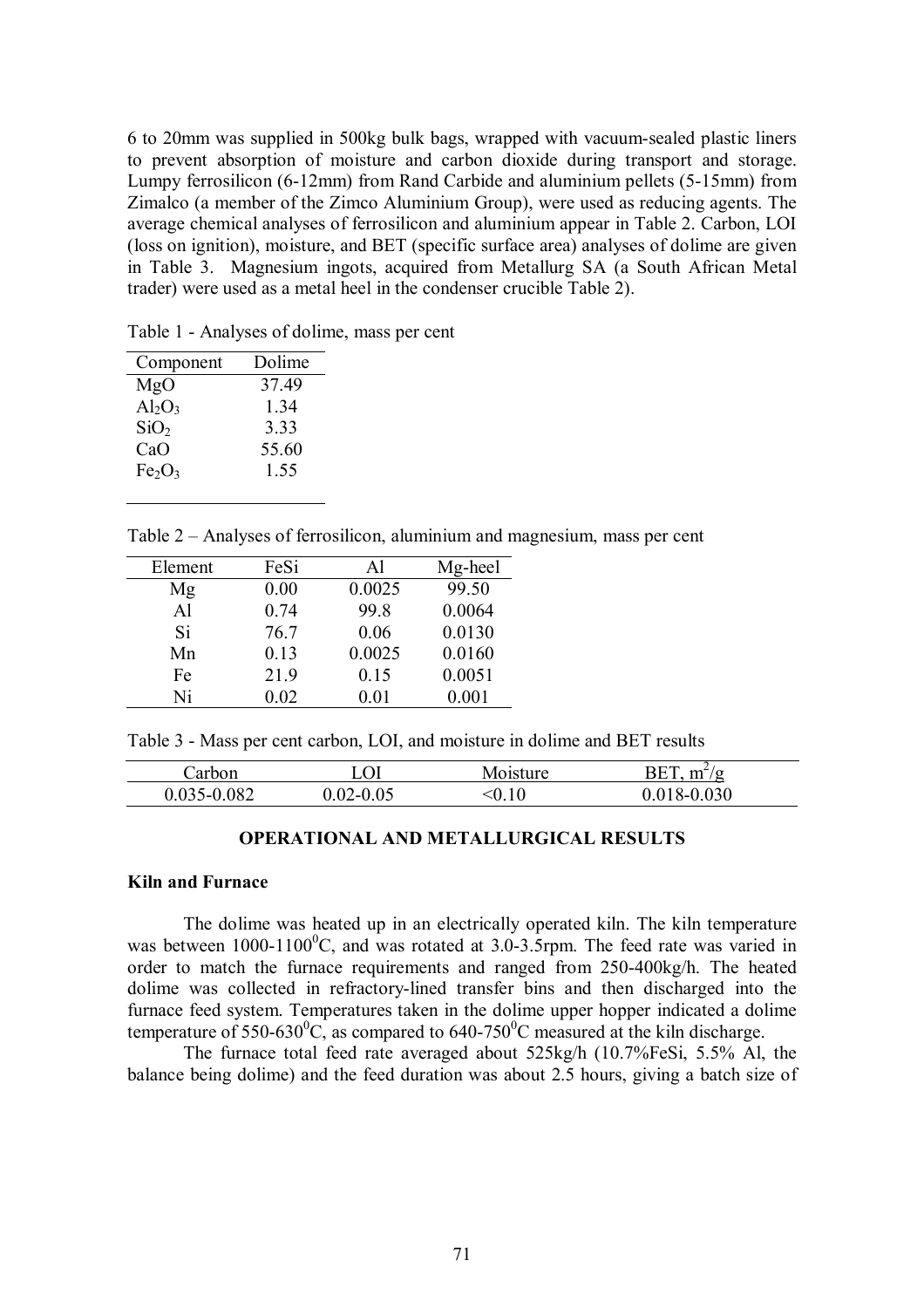1300kg. The feed recipe was selected based on the relative ease of tapping of the resulting slag at the temperatures employed. Commercially, the recipe will be largely dictated by the overall economics of the process. About 30 tons of magnesium producing recipe was processed over 22 feeding-tapping operations, where 24 tons of slag was produced. The furnace energy losses averaged about 360kW. The operating power was about 780kW, on average, and varied between 680 and 870kW, depending on the feed rate, furnace energy losses, and the dolime temperature, as measured in its weigh bin. An operating voltage of 180-200V was employed during the smelting period. The powervoltage operating ranges resulted in an arc length of 100-250mm (shorter arc at the end of the batch where the slag depth was 430-460mm, longer arc at the beginning of the feeding period where the slag depth was 80-150mm).

Slag tapping was carried out by drilling through the tap-hole, followed by oxygen lancing, when required. This practice introduced some oxygen into the furnace and condenser, and resulted in at least partial oxidation of residual magnesium vapour in the system, and possibly some of the condensed metal inside the condenser assembly.

The slag tapping temperature throughout most of the testwork was relatively low (Figure 2) and averaged about  $1615^{\circ}$ C. Due to the severity of the furnace refractory erosion, particularly the sidewall bricks, no serious attempt was made to control the slag temperature at the target value of  $1700-1750^{\circ}$ C, i.e., by increasing the power set-point. The relatively low furnace operating temperature contributed to high MgO content in the slag (Figure 2), which averaged about 9.2 %. Other factors that may have influenced the slag MgO analysis included:

1. Carry-over of the neutral slag recipe where the MgO analysis was 18-21% (Table 4). In addition to heating up the furnace to the desired temperature, this slag recipe was intended to form a freeze lining on the furnace sidewall. However, interactions with the magnesium producing recipe and with the resulting slag lead to the remelting of the freeze lining and thus to the relatively high MgO in the tapped slag.

2. The furnace roof refractory (castable alumina) was partially replaced by a layer rich in MgO, as established during the dig-out. The surface of this layer was fairly loose, and a proportion of it could have fallen onto the slag bath during the testwork, adding to the slag MgO content, as well as to that of alumina (Table 5). The MgO-rich layer is believed to have formed by the reaction between the magnesium vapour and the roof refractory according to:

3 Mg(v) + Al2O<sup>3</sup> = 3 MgO + 2Al …………………………………………… ….(1)

Reaction of magnesium vapour with air (due to small leaks) and oxygen during lancing could have contributed to the formation of such layer.

3. Chemical dissolution and thermal erosion of the MgO-based refractory bricks (on the upper sidewalls of the furnace shell) might have affected the MgO analysis in the tapped slag.

4. Others including relatively high levels of  $Fe<sub>2</sub>O<sub>3</sub>$ , SiO<sub>2</sub> and Al<sub>2</sub>O<sub>3</sub> in the dolime, ineffective bath mixing (agitation was due to only arc-induced stirring), and insufficient retention time.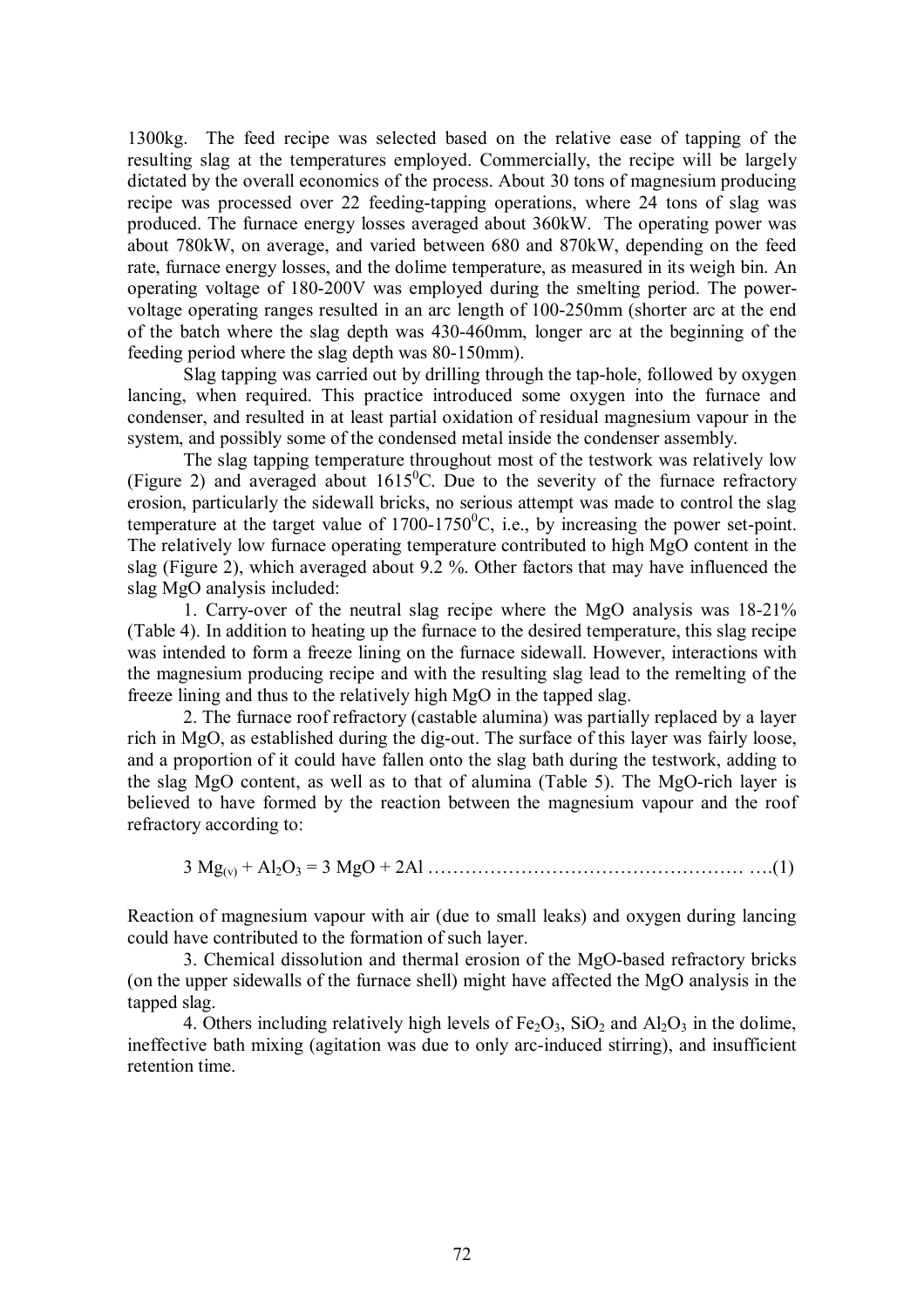

Figure 2 - MgO content in the tapped slag (mass per cent) and tapping temperatures

| Table 4 - Average chemical analyses of the neutral slag*, mass per cent |  |  |  |
|-------------------------------------------------------------------------|--|--|--|
|-------------------------------------------------------------------------|--|--|--|

| MgO  | $Al_2O_3$ | CaO  | SiO <sub>2</sub> | FeO      |
|------|-----------|------|------------------|----------|
| 19.2 | 10.4      | 31.1 | 39.6             | $(1)$ 4  |
| 1.77 |           |      | $\sim$ $\sim$    | $\cdots$ |

\*Neutral slag recipe consisted of alumina, silica, and calcined dolomite

It appears that the magnesium extraction, and hence its extraction rate, was also limited by the batch duration (2.5-3.0 hours). This was evident upon furnace tapping as white fume (MgO) continued to escape from the slag-filled ladles for several minutes. In addition, small globules of residual ferrosilicon (0.1-2.0mm in diameter) were present in most slag taps. Chemical analysis of these globules indicated a silicon content of up to 37% by mass, suggesting that these globules were only partially reacted. In comparison, the tapped residual FeSi analysed 25.5% Si, on average (Table 6).

Table 5 - Chemical analyses of the tapped slag, mass per cent

|         | MgO   | $Al_2O_3$ | CaO   | SiO <sub>2</sub> | FeO  |
|---------|-------|-----------|-------|------------------|------|
| Average | 9.18  | 14.33     | 52.43 | 21 24            | 2.70 |
| Minimum | 6.71  | 119       | 45.70 | 12.60            | 0.38 |
| Maximum | 12 20 | 16 1      | 58.90 | 29.80            | 6 69 |

Table 6 - Chemical analyses of residual ferrosilicon, mass per cent

|                              | Si   | Fe   |  |  |
|------------------------------|------|------|--|--|
| Average                      | 25.5 | 70.7 |  |  |
| Globules                     | 36.7 | 50.9 |  |  |
| Balance: Cr, Mn, Ti, C, etc. |      |      |  |  |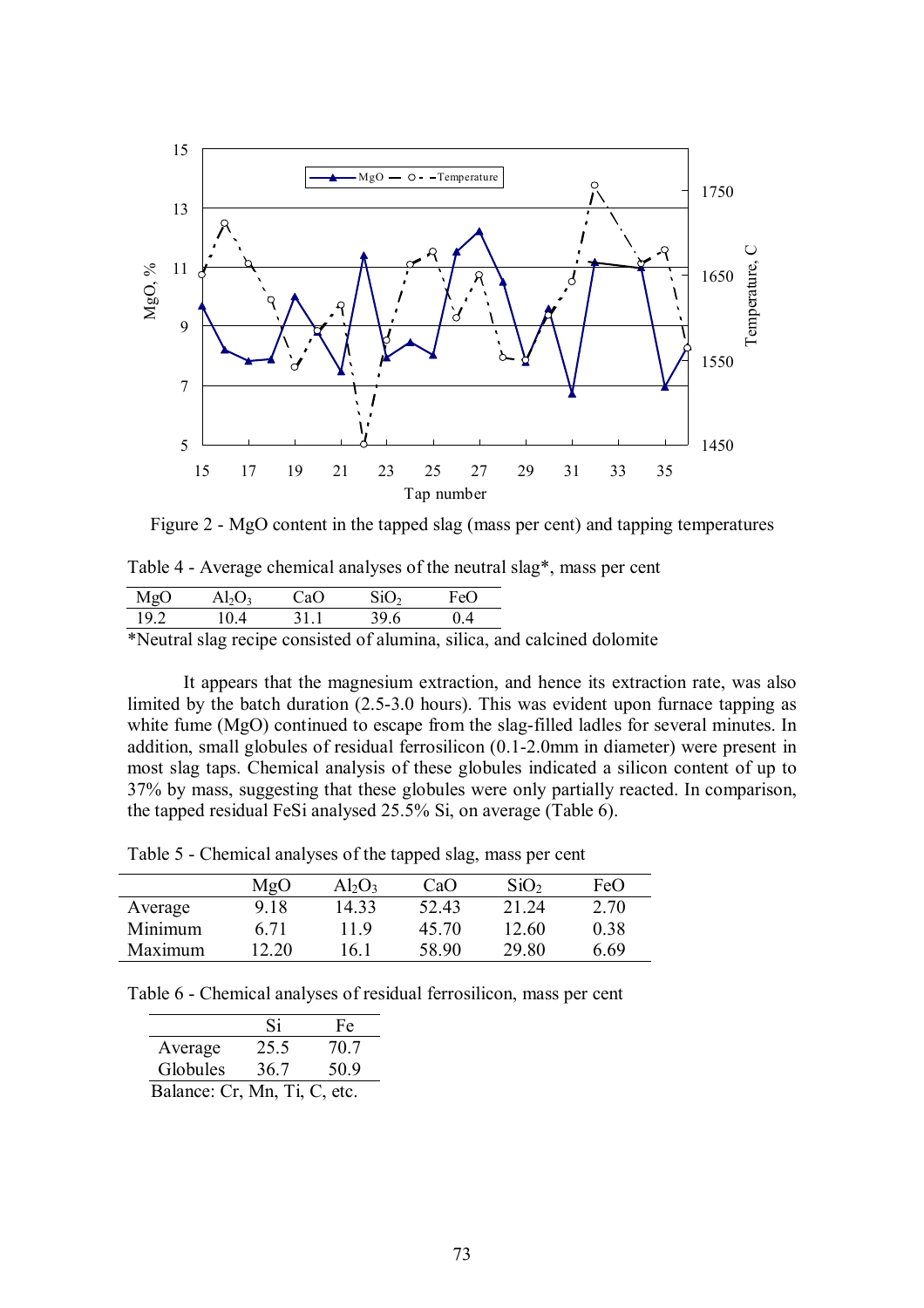The degree of magnesium extraction was determined based on the actual masses and analyses of the feed materials and the slag. The calculated values varied from tap to tap and ranged from 63 to 87%, with an average of 77% over the entire campaign. Based on the original furnace internal diameter, the magnesium extraction rate was between 70 and 85kg/h/m<sup>2</sup>. During previous testwork, steady improvement in magnesium extraction was attained. As shown in Table 7, the extraction increased from 66% in Run 5 to 87% in Run 9, where the MgO analysis in the tapped slag dropped from 13.5% to about 6.4%.

It is believed that magnesium extraction can be optimised by, among other factors, good control of the slag temperature, which can be achieved, in part, by continuous slag tapping and improved overall plant availability.

| . .                     | رت |        |     |     |     |
|-------------------------|----|--------|-----|-----|-----|
| Run No.                 |    |        |     |     |     |
| MgO, $\%$               |    | . .    | ჩ 4 | 6.4 | 6.7 |
| Extraction, %           | oo | $80\,$ |     |     | 87  |
| Condenser efficiency, % |    |        | 38  |     | o.  |

Table 7. MgO content in the slag, extraction, and condensation efficiency, Runs 5-10

### **Condenser**

At the start of the testwork, the condenser crucible was charged with about 1100kg of magnesium ingots, heated up and melted, and then maintained at the operating temperatures of 680-720  ${}^{0}C$ , as measured inside the crucible (Figure 3). The stirrer speed was kept at a narrow range of 60-70rpm throughout most of the testwork. The condensed magnesium was periodically removed from the crucible every 3-4 hours of furnace "feed on" time, or as required. Fifteen magnesium taps were carried out on-line, each averaging about 230kg of crude metal. In certain occasions, metal tapping was undertaken immediately after detecting a gradual increase in the system pressure that could not be overcome by operating the mechanical plungers. Doing so assisted in eliminating the pressure build-up and in maintaining a slightly negative pressure throughout the facility  $(-10$ mm  $H_2O$ ).

Magnesium condensation took place in the elbow compartment, and more importantly inside the crucible itself. This was evident from the rapid response of the thermocouple located at the crucible roof as soon as the furnace feed was switched on/off. It is also believed that condensation took place on the metal surface, where the crucible inside temperatures tended to increase by  $5{\text -}15^0\text{C}$  while feeding a given batch. The fact that the crucible upper thermocouple reading was almost always higher than that of the middle one (by a few degrees) supports such conclusion (Figure 3).

It was also possible that the stirrer contributed to the condensation process by creating a central vortex that pulled in the magnesium vapour. Such action provided better liquid-gas contact, which in turn enhanced both mass and energy transfer rates, thus aiding the condensation process. Any fog or mist of magnesium could have also been pulled into the magnesium bath by the stirrer action. The agitation of the magnesium bath tended to create a more uniform temperature profile within the crucible as seen by the inside temperatures, as well as those of the side-walls of the crucible. This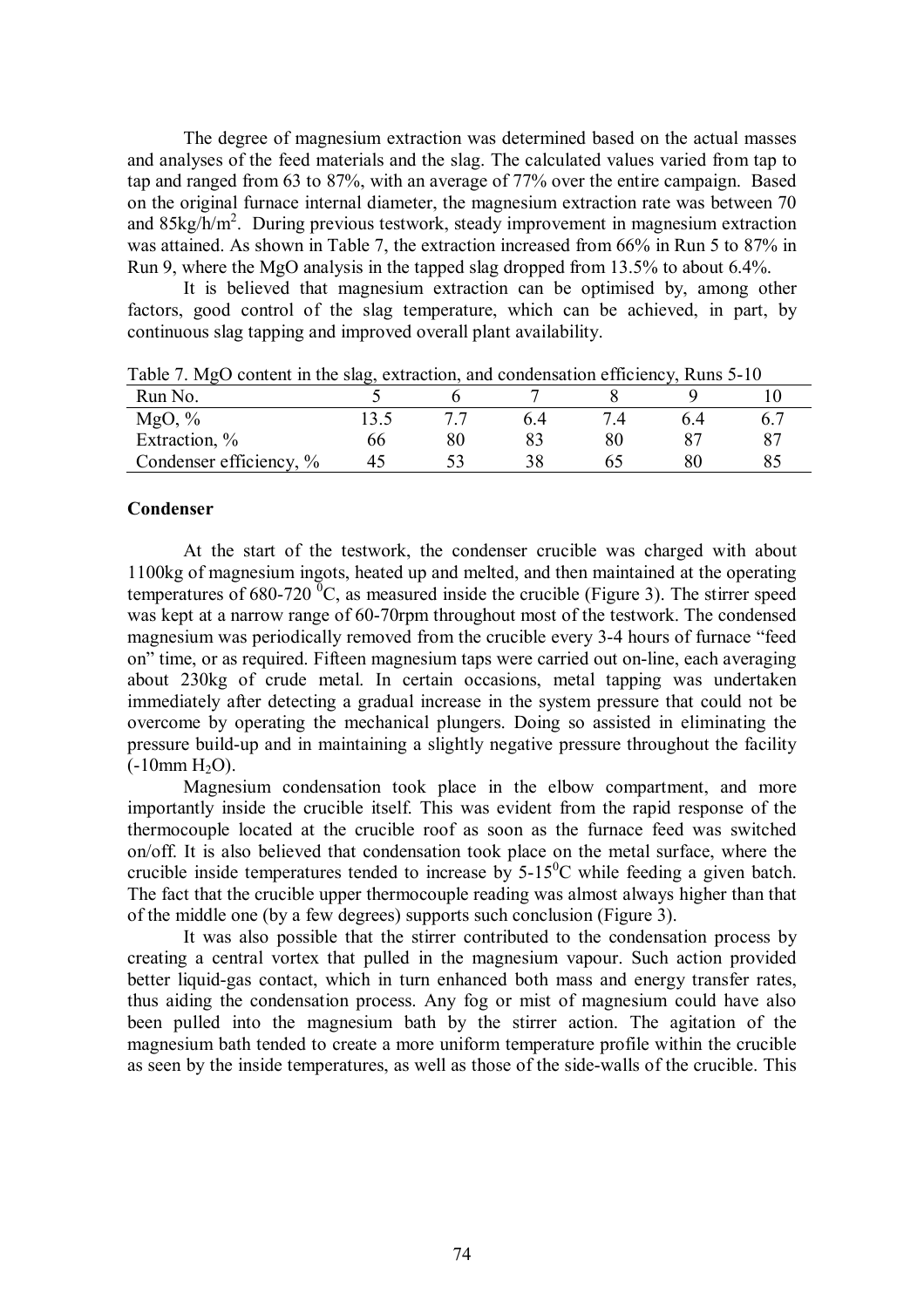is related to the effective dissipation of the energy of condensation (taking place at the metal surface) into the molten bath and eventually through the crucible side-walls.

Although the secondary condenser was designed to allow all the magnesium vapour to be condensed there, very little condensation took place at its surface. This was evident from the lack of response of the thermocouples located at its exterior surface. In addition, there was insignificant amount of metallic magnesium present in this compartment when the facility was disassembled after the conclusion of the testwork.

One of the basic requirements of the condenser design was to be able to tolerate 5-10% solids in the magnesium bath (mostly oxides and nitrides of magnesium, and smaller amounts of CaO,  $SiO<sub>2</sub>$ ,  $Al<sub>2</sub>O<sub>3</sub>$ , C, etc). This was largely achieved by good control of the magnesium level within the crucible (within ±100mm of the target level) and the design and operation of the stirrer assembly. The stirrer speed (60-70rpm) proved to be effective in maintaining a suspension of oxides in liquid magnesium. The suspension was periodically tapped from the crucible without any major difficulty. Doing so prevented any accumulation of the solids inside the condenser, either on top of the metal surface or on the bottom of the crucible. This allowed the facility to be operated for long period without the need to disconnect the condenser for cleaning, as practised in the Magnetherm process. Notice that co-melting of the crude metal with fused  $MgCl<sub>2</sub>-KCl$ indicated that the tapped magnesium contained between 3 and 8% solids.



Figure 3 - Condenser crucible inside temperatures, Taps 18-32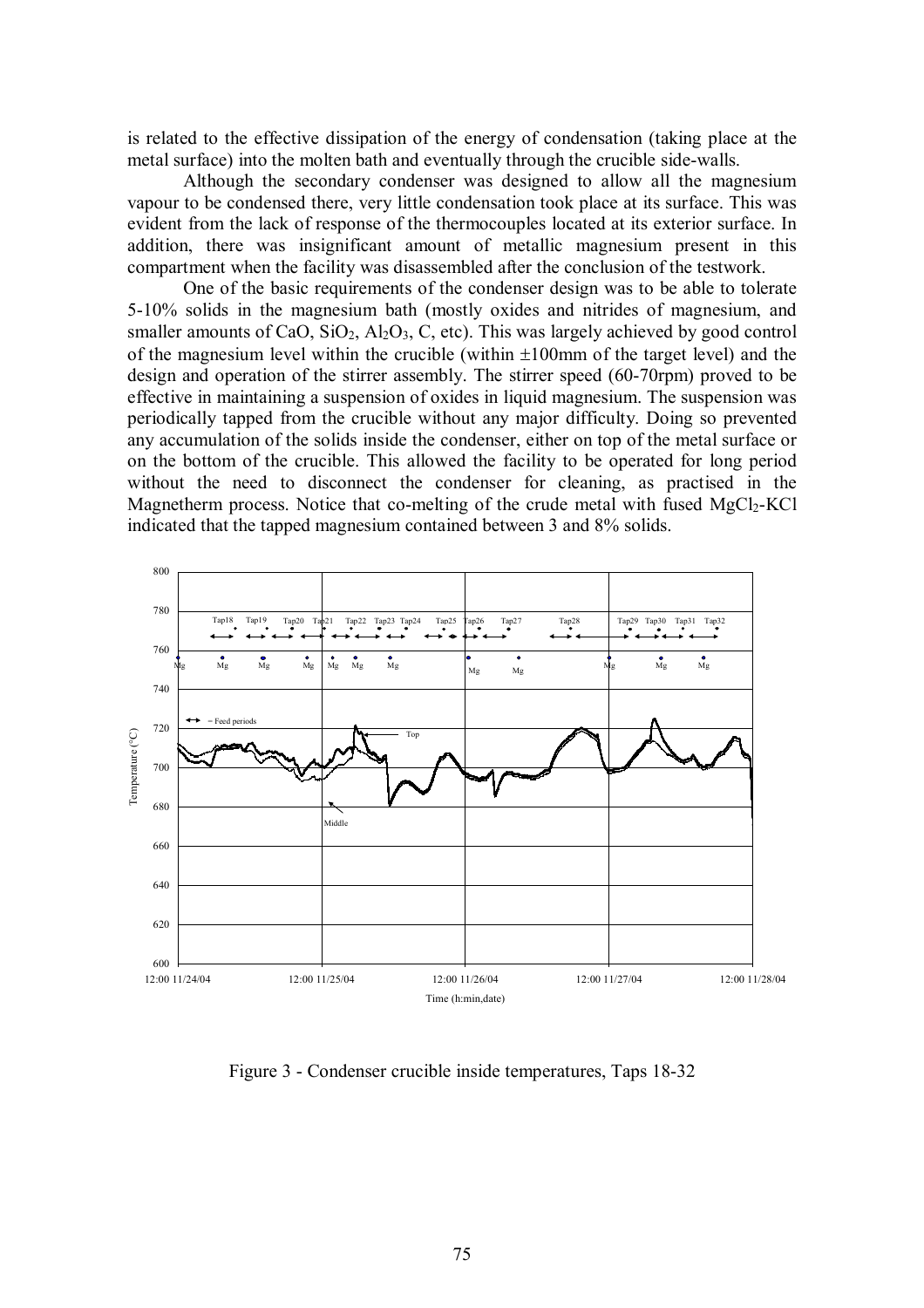Bath stirring and maintaining an oxide-magnesium suspension poses potential challenges, though. Agitation of the bath at the operating temperatures of  $700-750^{\circ}$ C, may enhance the reactions between liquid magnesium and certain metal oxides, such as  $A<sub>1</sub>Q<sub>3</sub>$ ,  $SiO<sub>2</sub>$ , FeO, etc. The crude metal quality therefore might be negatively affected and thus flux requirements in the refining stage could be higher. This could become a significant factor when severe dusting from the furnace is experienced and/or when the arc-side reactions become excessive, particularly during periods where the furnace feed is interrupted for relatively long periods.

Another potential challenge of bath agitation is that the tapped magnesium would be dirty in the sense that it is well mixed with the oxides/solids, which has a negative impact on the refining operation. However, proper design of an industrial facility might overcome such problem. It might be possible to directly tap the suspension into a stirred ladle where certain fluxes could be added in controlled amounts in order to promptly remove the solid inclusions.

In total, 3500kg of crude magnesium was produced. Chemical analyses of the metal are shown in Table 8, along with those of the ASTM standards for grade 9980 and the Magnetherm crude metal [14]. The levels of iron and silicon are relatively high compared to those obtained in earlier campaigns [15]. This is believed to be due to the repair work carried out inside the crucible just before the current testwork that left welding debris inside the crucible. In order to carry out the work safely, the crucible base was covered with a layer of silica sand. Although the crucible was cleaned prior to commencing with Run 10, it is possible that some silica and welding debris was left behind and thus contaminated the condensed metal. This conclusion is supported by the chemical analyses of later metal taps that showed significantly lower iron and silicon contents. In spite of this, the MTMP crude magnesium is of a similar quality to, if not better than, that of the Magnetherm product. Co-melting with M130 fluxing agent (fused magnesium and potassium chlorides), resulted in the removal of more than 90% of the contained calcium and significant proportions of the silicon and iron contents [16].

|            | ΑI            | S1.                                                                             | Ca            | Fe   | Mn  |
|------------|---------------|---------------------------------------------------------------------------------|---------------|------|-----|
| Crude Mg   |               | $0.003 - 0.045$ $0.100 - 0.290$ $0.030 - 0.240$ $0.002 - 0.240$ $0.011 - 0.065$ |               |      |     |
| Magnetherm | $0.08 - 0.11$ | $0.11 - 0.30$                                                                   | $0.85 - 1.20$ | ΝA   | NА  |
| ASTM B92   | 0.05          | 0.05                                                                            | 0.05          | 0.05 | 010 |
|            |               |                                                                                 |               |      |     |

Table 8 - Chemical analyses of the MTMP magnesium, mass per cent.

NA: Not Available

The magnesium condensation efficiency was calculated at 85% for the entire test duration, and is believed to have reached 87% during good and steady periods of operations (furnace Taps 18-32). In addition to air ingress and oxygen lancing, factors that could have negatively influenced the condenser efficiency, and most likely the crude metal quality, included:

1. Operating the furnace without feed for relatively long time in several occasions (to un-block the magnesium tapping spout and launder, for example).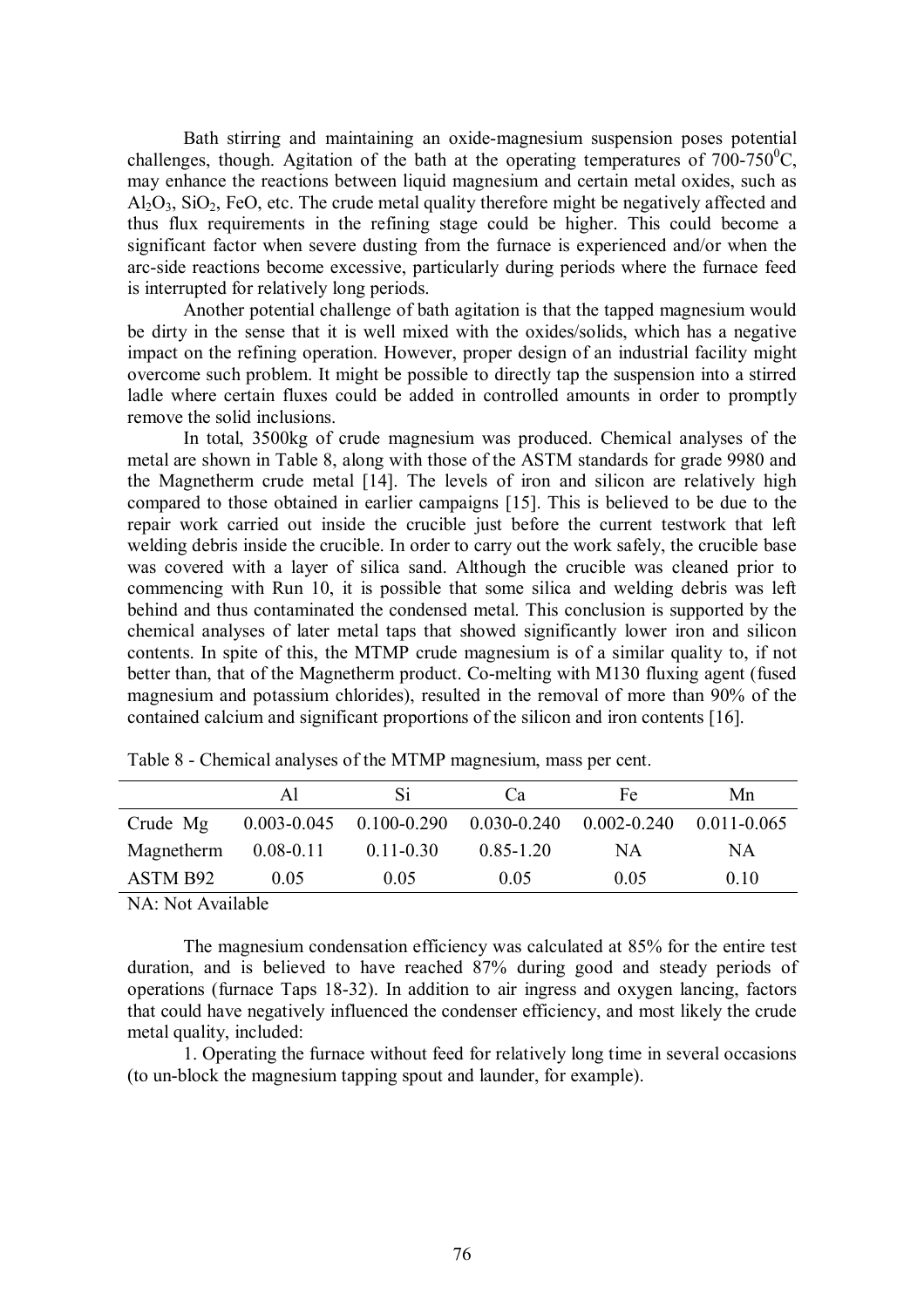2. Significant air ingress while attempting to clear a feed-port blockage that occurred in Tap 32, while adding electrode sections, and during slag tapping operations. The influence of argon flow rate (50-75 *l*/min) on the condenser efficiency could not be quantified at this stage.

The feed port blockage occurred at the end of Tap 32. After clearing the blockage, feeding of magnesium producing recipe commenced, where three additional magnesium metal taps were performed. Electrode addition/slipping (performed in three occasions during the test duration) did not appear to have affected the metal condensation and tapping. This was significant in the sense that, even after a major interruption in the furnace feed and opening a port for relatively long periods, there was no need to dismantle the condenser for cleaning, as practised in the industry.

The performance of the novel condenser during Run 10 was a remarkable improvement over what was achieved in earlier runs (Table7) where a Magnetherm pilot condenser was used. Its efficiency, at the pilot scale, is not significantly different than that obtained in the Magnetherm condenser, which is believed to be between 90 and 92%.

## **Other results**

It is interesting to note that silicon utilisation (proportion of the silicon metal in the feed that reacted to produce magnesium vapour) was between 84 and 88%. The lower value was derived from the slag mass and its average  $SiO<sub>2</sub>$  content, while the higher figure was based on the Si-content in the tapped residual FeSi and assuming that all the iron in the feed reported to the residual FeSi. In addition, the electrode consumption was determined at 0.89kg/MWh. Note that a 200mm diameter graphite electrode was used, and the electrical current density averaged  $13.7$  A/cm<sup>2</sup> during the campaign. This electrode consumption value is relatively low and could contribute towards improving the overall plant availability in a commercial installation, as electrode addition would be less frequent. In addition, the usage of special magnesium coalescing agents  $(AIF_3, for$ example) in the refining stage could be significantly reduced, as less carbon would be present in the crude metal.

### **ECONOMIC ASSESSMENT OF THE MTMP PROCESS**

An economic analysis was performed for a 40kt Mg ingot/annum based on the MTMP technology as opposed to an electrolytic plant, both plants being located in Canada (Table 9). The results indicate that the capital costs of an MTMP plant could be less than 50% of those of the electrolytic process. In addition, The MTMP plant could realise about 20% reduction in the cash operating costs when compared to the electrolytic case.

For a 72kt MTMP magnesium plant located in South Africa, the financial analysis shows a capital cost of about US \$4250/ton Mg and a cash operating costs of between US \$0.76 and \$0.82/lb. Two major assumptions were made in deriving the financial data for the MTMP plant. The first is related to the overall plant availability (utilisation) which was taken to be 82%. This is a conservative estimate, and is largely based on the plant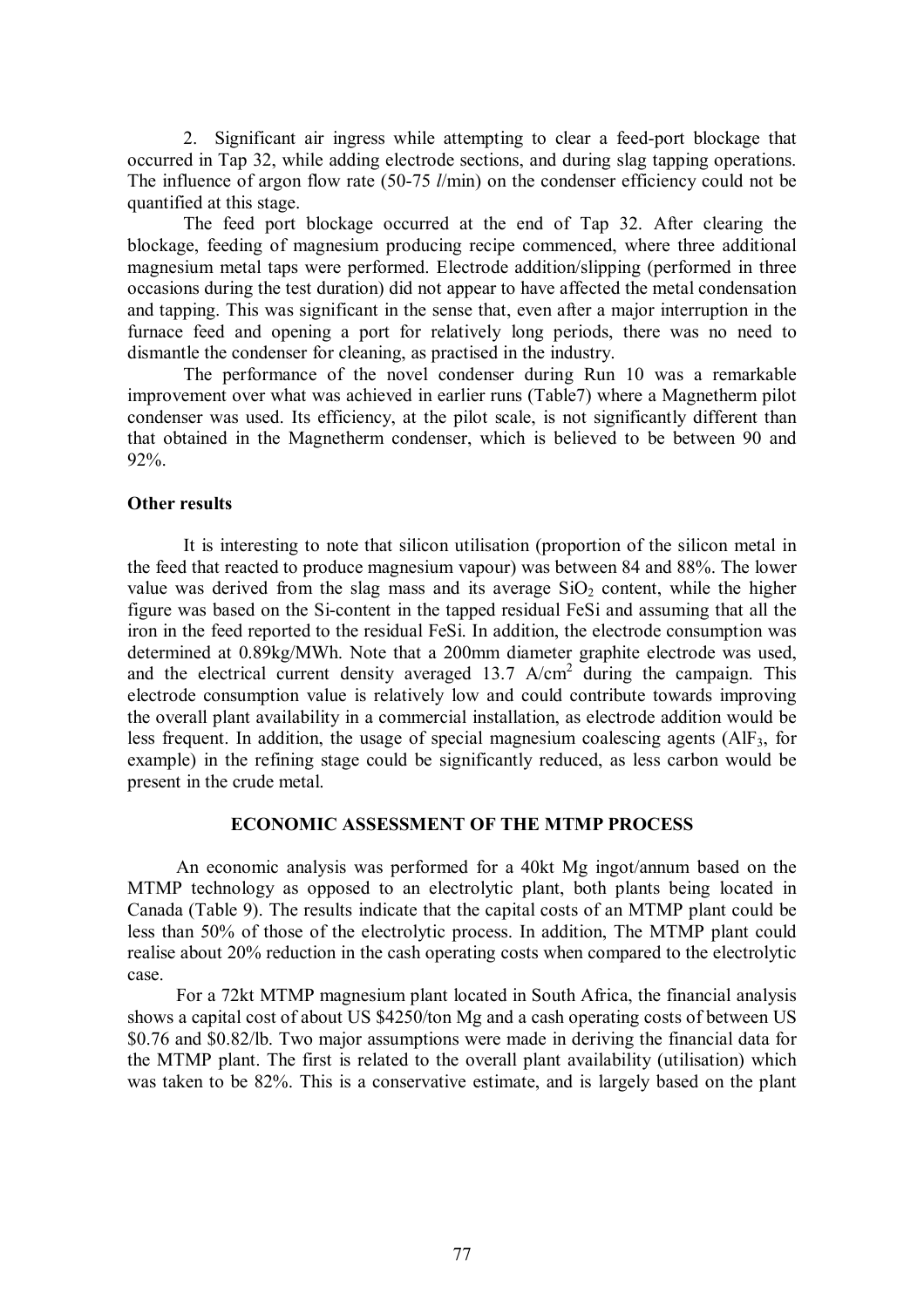utilisation of the semi-batch Magnetherm process. Atmospheric operation of the plant, coupled with continuous slag (and possibly metal) tapping, should lead to significant improvement in the plant utilisation, where a plant availability of 90% is believed to be achievable. A second conservative assumption made was that the magnesium condensation efficiency was only 90% and that the improved design and operation of the condenser do not have major influence on the crude metal quality and on the condensation efficiency.

The favourable economic potential of the MTMP technology has lead Mintek and its consortium partners (Anglo American Corporation and Eskom Enterprises) to pursue a full-scale feasibility study for a 3kt Mg/annum demonstration plant as a first step towards installing a 72kt/a industrial facility.

Table 9 - Capital and operating costs of the MTMP versus those of the Electrolytic process.

|                                 | Electrolytic <sup>1</sup> | MTMP <sup>1</sup> | MTMP <sup>2</sup> |
|---------------------------------|---------------------------|-------------------|-------------------|
| Capital Costs, US \$/T Mg Ingot | 8000                      | 3800              | $4250^3$          |
| Cash operating Costs, US \$/lb  | .10                       | 0 89              | $0.76 - 0.82$     |

1: Plant located in Canada-40kt/annum

2: Plant Located in South Africa-40kt/annum

3: Includes 25% contingency-72kt/annum

# **CONCLUSIONS**

The research and development work on the Mintek Thermal Magnesium Process was successfully concluded in November 2004. A novel condenser design was employed during the campaign that allowed the continuous operation of the facility for 8-days where about 30 tons of feed materials were smelted in the dc furnace, producing 3500 kg of crude magnesium.

Preliminary techno-economic evaluation of the MTMP technology has shown that it has much lower capital costs and very similar, if not lower, operating costs when compared to the electrolytic process.

### **ACKNOWLEDGEMENTS**

This paper is published by permission of Mintek, Anglo American Corporation, and Eskom Enterprises. Their financial support, as well as that received from the South African Department of Science and Technology is very much appreciated.

### **REFERENCES**

1. LM Pidgeon and WA Alexander, "Thermal production of magnesium - Pilot plant studies on the retort ferrosilicon process", Transactions AIME 159, 1944, 315-352.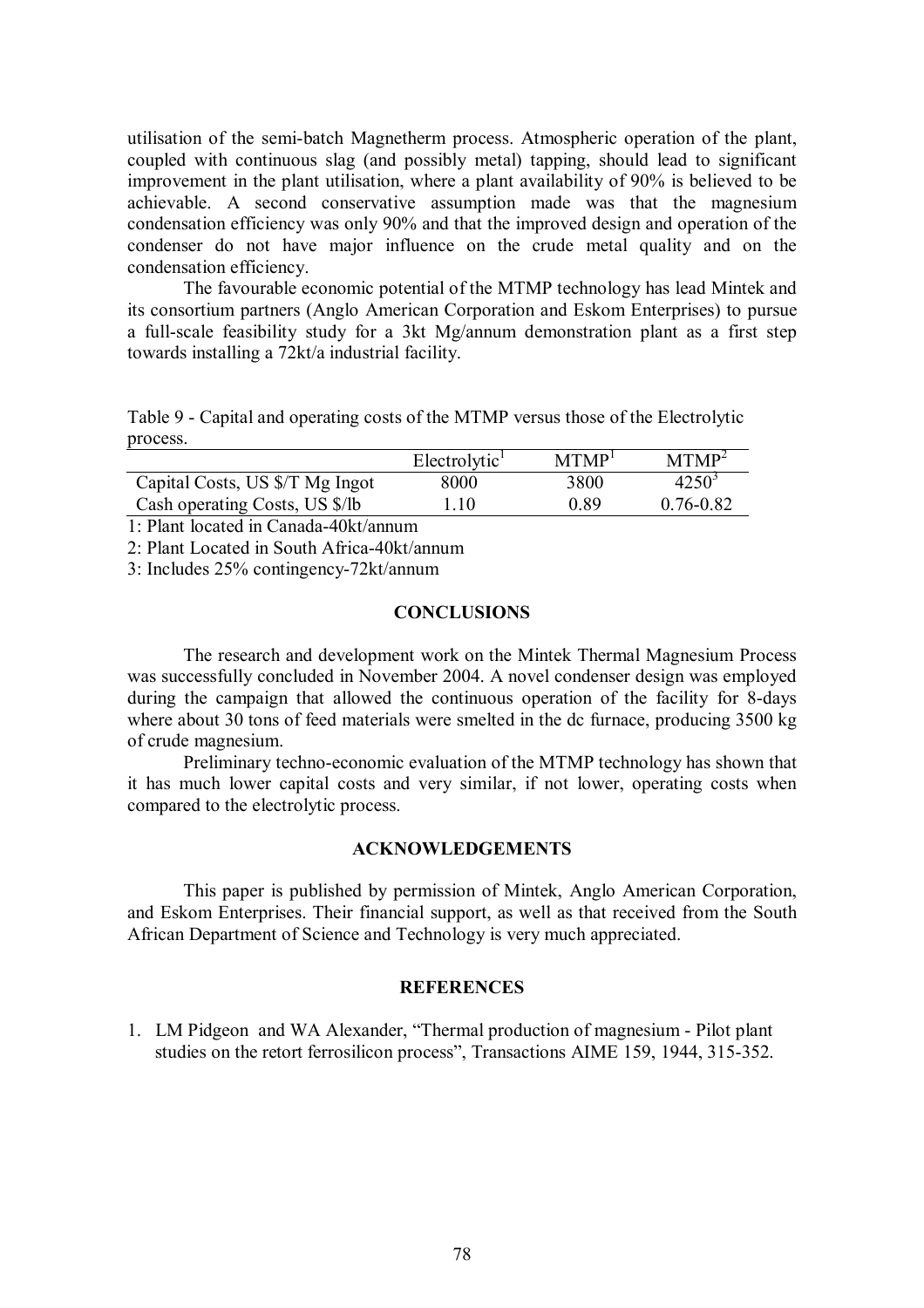- 2. W Ding and J Zang, "The Pidgeon Process in China",  $3<sup>rd</sup>$  Annual Australasian Magnesium Conference, Sydney, Australia, April 2001.
- 3. J Zang and W Ding, "The Pidgeon Process in China and its future" Magnesium Technology 2001, TMS, 7-19.
- 4. C Faure and J Marchal, "Magnesium by the Magnetherm Process" Journal of Metals 16, 1964, 721-723.
- 5. F Trocme, "The Development of the Magnetherm Process", Light Metals, 1971. The Metallurgical Society of AIME, New York, 1971, 669-678.
- 6. AFS Schoukens, "A plasma-arc process for the production of magnesium", Extraction Metallurgy 89, Proceedings of a Symposium organised by The Institute of Mining and Metallurgy, London July 1989, 209-223.
- 7. NA Barcza and AFS Schoukens, "Thermal production of magnesium", Assignee: Mintek. United States Patent 4,699,653. October 1987.
- 8. NA Barcza, MJ Freeman and AFS Schoukens, "Thermal magnesium: is it economically viable?", 2<sup>nd</sup> Annual Australasian Magnesium Conference 2000, Sydney, Australia, March 2000.
- 9. NA Barcza, MJ Freeman, AFS Schoukens and MA Abdellatif, "Pre-feasibility study of the Mintek metallothermic process at Batchelor", 3<sup>rd</sup> Annual Australasian Magnesium Conference 2001, Sydney Australia, April 2001.
- 10. MA Abdellatif, "Atmospheric thermal magnesium extraction", Pyrometallurgy 05 Conference, organized by Minerals Engineering International, Cape Town, 14-15 March, 2005.
- 11. M Abdellatif, "Mintek thermal magnesium process (MTMP) -Theoretical and operational aspects", Southern African Pyrometallurgy 2006 International Conference, RT Jones, (Editor), SAIMM, Johannesburg, South Africa, 5-8 March 2006, 329-341.
- 12. "Milestone for Thermal Magnesium Process", Mintek Bulletin no. 136, May 2005.
- 13. "Mintek Magnesium tests are successful", Magnesium Monthly Review, Volume 34, no. 5, May-June 2005.
- 14. KA Bowman, "Magnesium by the Magnetherm process Process contamination and fused salt refining", Light Metals (The Metallurgical Society of AIME) 1986, 1033- 1038.